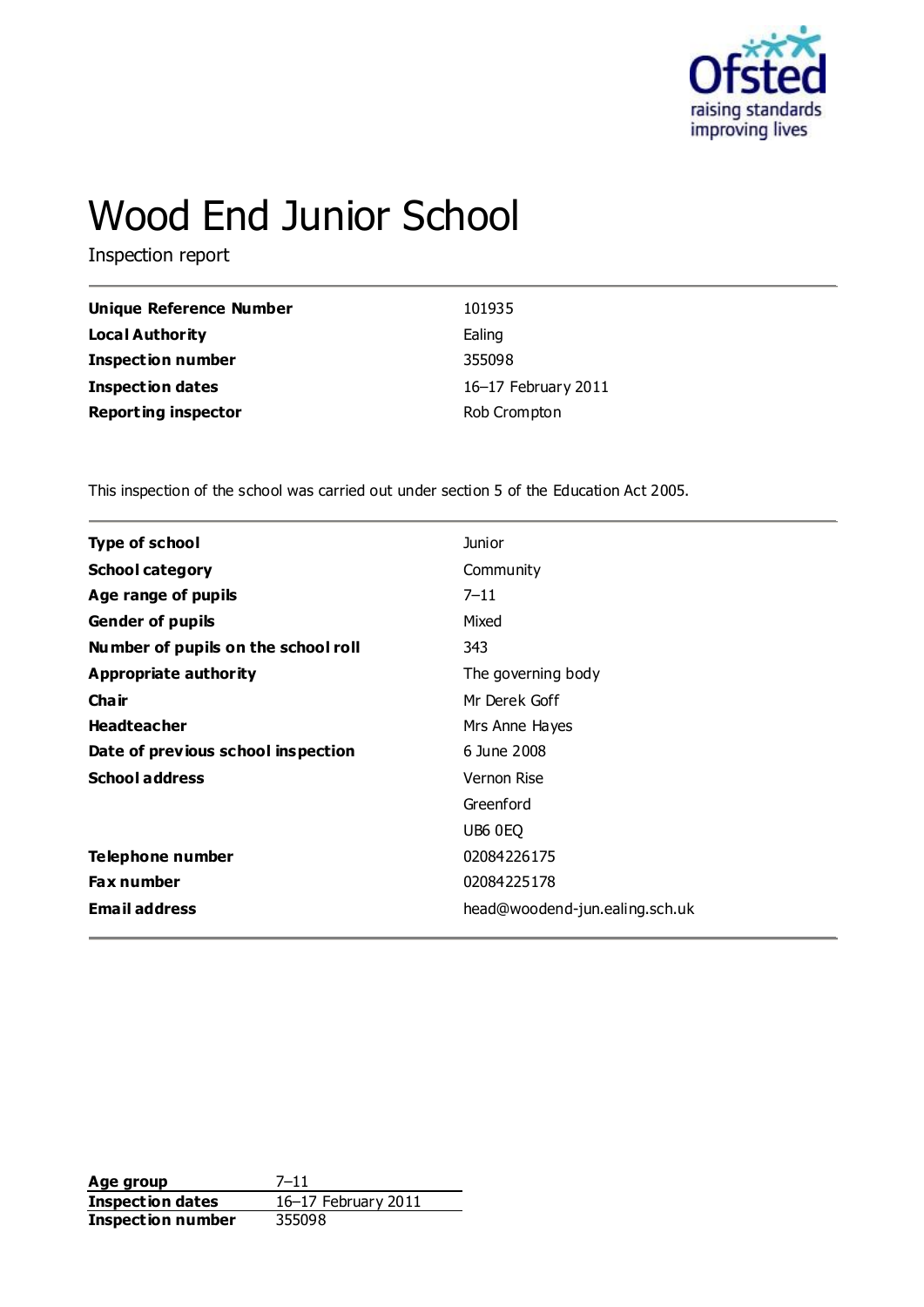The Office for Standards in Education, Children's Services and Skills (Ofsted) regulates and inspects to achieve excellence in the care of children and young people, and in education and skills for learners of all ages. It regulates and inspects childcare and children's social care, and inspects the Children and Family Court Advisory Support Service (Cafcass), schools, colleges, initial teacher training, work-based learning and skills training, adult and community learning, and education and training in prisons and other secure establishments. It assesses council children's services, and inspects services for looked after children, safeguarding and child protection.

Further copies of this report are obtainable from the school. Under the Education Act 2005, the school must provide a copy of this report free of charge to certain categories of people. A charge not exceeding the full cost of reproduction may be made for any other copies supplied.

If you would like a copy of this document in a different format, such as large print or Braille, please telephone 0300 123 4234, or email **[enquiries@ofsted.gov.uk](mailto:enquiries@ofsted.gov.uk)**.

You may copy all or parts of this document for non-commercial educational purposes, as long as you give details of the source and date of publication and do not alter the documentation in any way.

To receive regular email alerts about new publications, including survey reports and school inspection reports, please visit our website and go to 'Subscribe'.

Royal Exchange Buildings St Ann's Square Manchester M2 7LA T: 0300 123 4234 Textphone: 0161 618 8524 E: **[enquiries@ofsted.gov.uk](mailto:enquiries@ofsted.gov.uk)**

W: **[www.ofsted.gov.uk](http://www.ofsted.gov.uk/)**

© Crown copyright 2011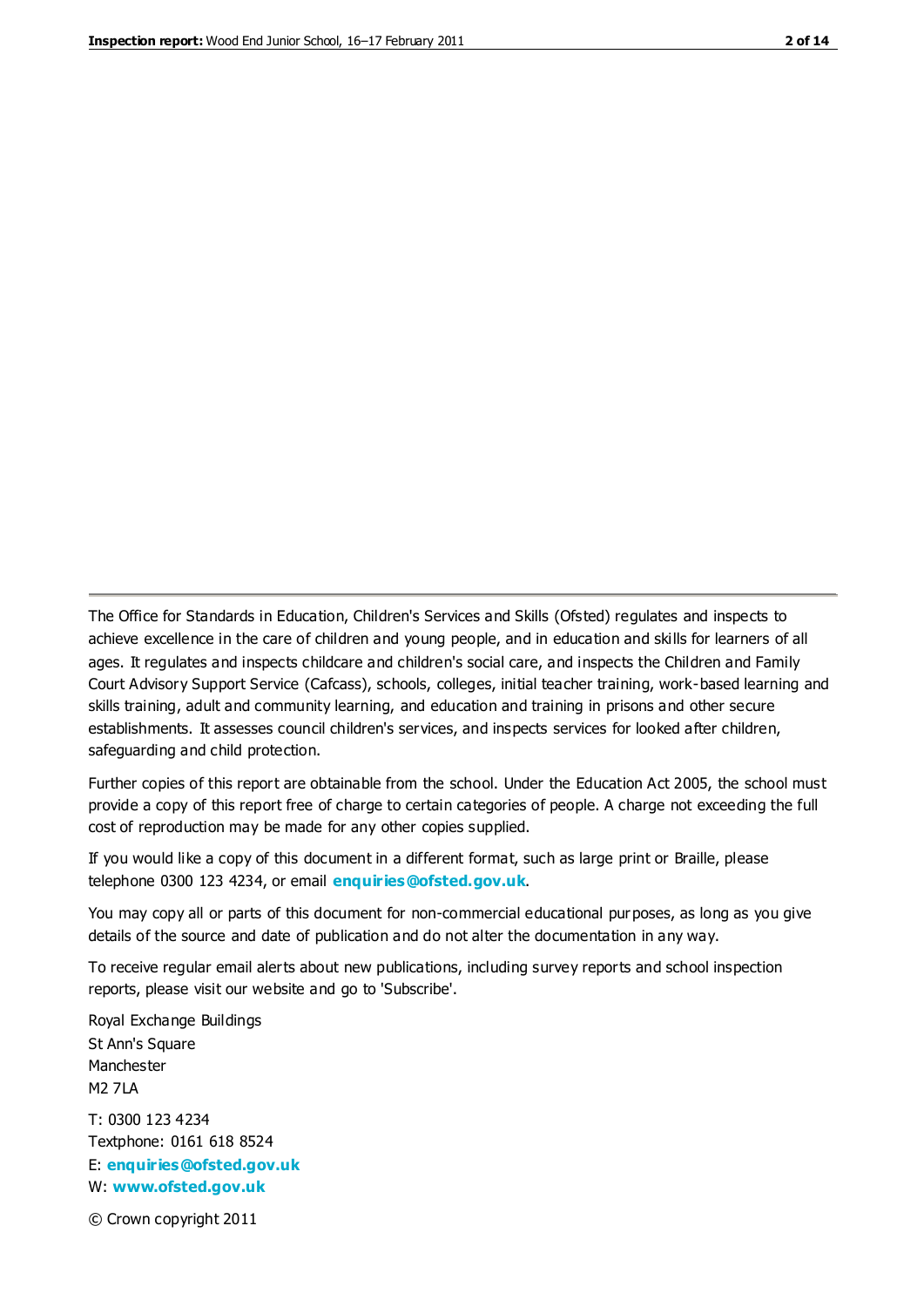# **Introduction**

This inspection was carried out by three additional inspectors. Observations included 24 lessons taught by 13 teachers. Meetings were held with pupils, members of the governing body and staff. Inspectors looked at minutes of meetings held by the governing body, curriculum plans, assessment documents and a wide range of other information. The questionnaires returned by 176 parents and carers, 65 pupils and 21 staff were scrutinised.

The inspection team reviewed many aspects of the school's work. It looked in detail at a number of key areas.

- The impact that teaching some boys and girls separately in Year 6 is having on their learning and progress.
- Whether less-able pupils are building well enough on their prior attainment.
- Whether more-able pupils are making good progress through the school from their starting points in Year 3.

# **Information about the school**

Wood End is larger than the average sized junior school. Around three quarters of pupils are from minority ethnic backgrounds. There are 60% who speak English as an additional language, very few of whom are at an early stage of acquiring English. About 15% of pupils are asylum seekers or from refugee families. The proportion of pupils with special educational needs and/or disabilities is above average. These pupils mainly have moderate learning difficulties or have behavioural, social or emotional problems. The school has more pupils who join and leave the school other than at the usual times than is found nationally. The proportion known to be eligible for free school meals is above average. The school runs breakfast and after-school clubs. The school is an Eco School, has Healthy Schools Status and the Sports Mark, and has received the Investors in Families and International Schools awards.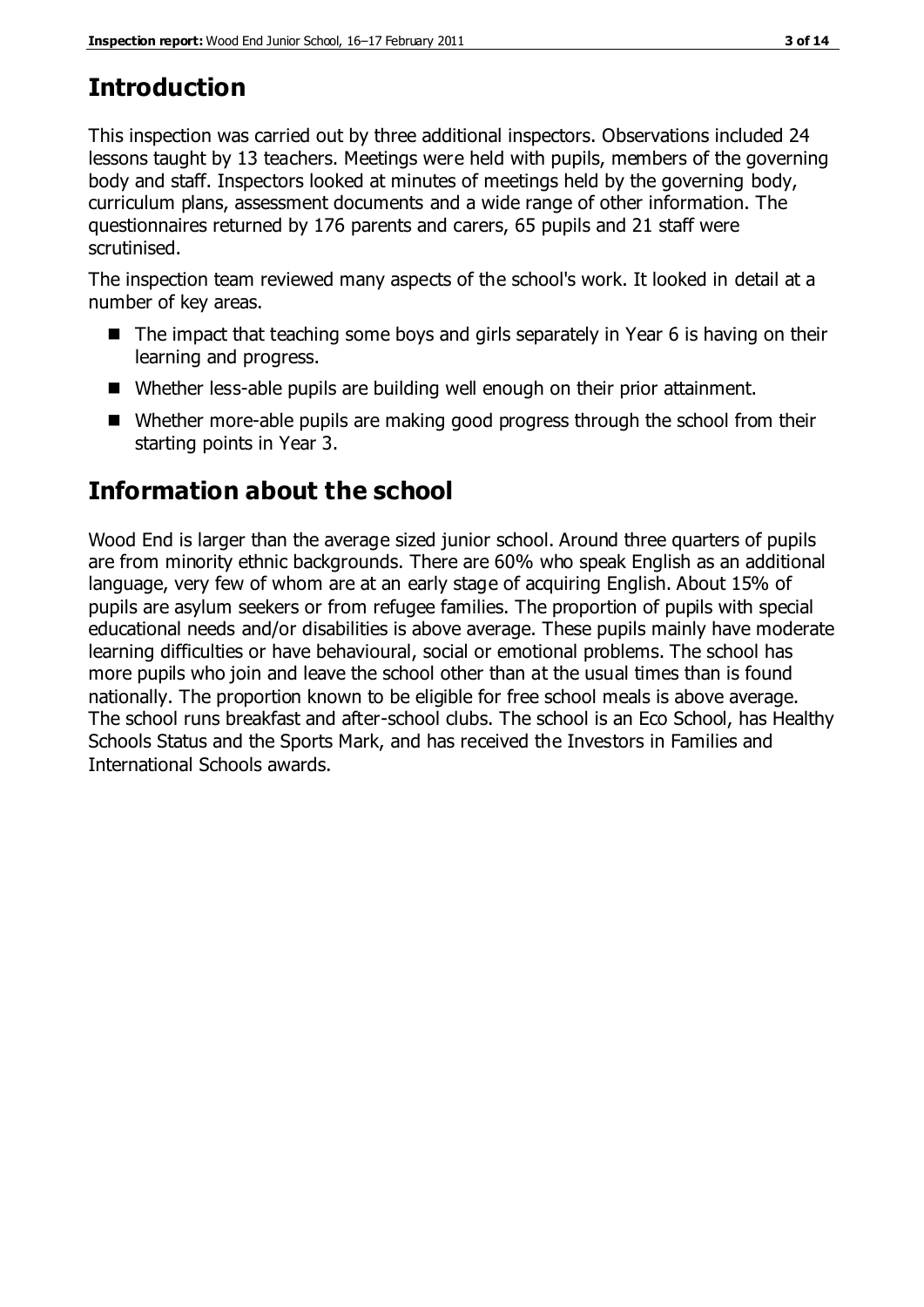# **Inspection judgements**

| Overall effectiveness: how good is the school?  |  |
|-------------------------------------------------|--|
| The school's capacity for sustained improvement |  |

#### **Main findings**

The school provides a good quality of education for its pupils. Pupils enjoy learning and behave well. They take part enthusiastically in lessons and in the wide range of curriculum activities. The school provides a welcoming and friendly learning environment, where pupils feel safe and know who to turn to should they have a problem. Parents and carers are overwhelmingly supportive and appreciate the outstanding care, guidance and support their children receive. Their many positive comments included: 'This school is excellent', 'My son looks forward to every day' and 'The staff are very approachable and the headteacher is very welcoming.'

Pupils make good progress through the school and achieve well. By the end of Year 6, pupils' attainment is average, but is rising due to the consistently effective teaching. Progress in Years 5 and 6 is particularly good. Levels of attainment in writing are improving but, although most pupils read fluently and express themselves well verbally, their written work does not always reflect this. Teachers' effective use of assessment information to pitch work at the correct level, together with their skills in engaging and motivating pupils, enables all groups to progress well. Occasionally, there are missed opportunities for the more-able pupils in Years 3 and 4 to tackle more demanding work. The quality of marking, for the most part, is excellent. However, although teachers' comments about the work of these younger pupils are supportive, they do not always indicate how pupils might improve their work in mathematics.

The school is a harmonious community where pupils from a wide range of backgrounds get on very well. The positive atmosphere owes much to the excellent relationships between staff and pupils. The school is well led and there is a clear determination to raise standards and improve provision further. Self-evaluation is rigorous and accurate. The tracking and analysis of pupils' progress are detailed, enabling teachers to implement intervention strategies where there is evidence of underachievement. Morale is high and staff work very well together. Members of the governing body visit regularly, take a keen interest in the school and play a strong role in the good strategic planning. The changes made since the previous inspection demonstrate the school is well placed with a good capacity to sustain further improvement.

#### **What does the school need to do to improve further?**

- Raise standards and accelerate pupils' progress in English and mathematics in Years  $3$  and  $4$  by:
	- $\equiv$  ensuring that work is sufficiently challenging for the more able pupils
	- encouraging pupils to use words and phrases they come across in their reading in their written work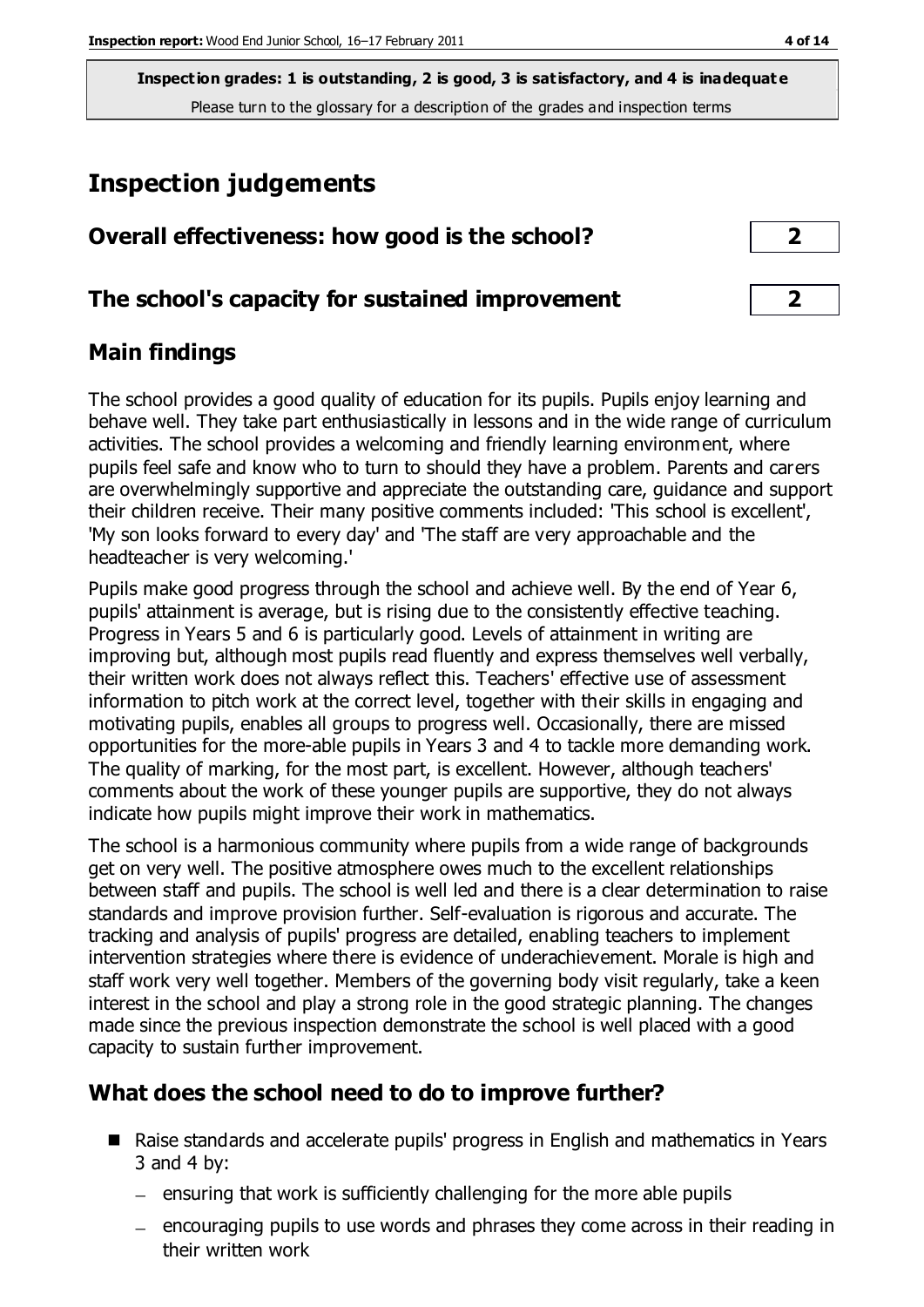providing further feedback to pupils so they can identify the next steps in learning in mathematics.

#### **Outcomes for individuals and groups of pupils 2**

Pupils enjoy learning and their overall achievement is good. Levels of attainment when pupils are assessed on entry to the school in Year 3 are generally below average. They make good progress so that, by the end of Year 6, attainment is broadly average. They tend to do better in reading than writing. The rate of progress accelerates as pupils move through the school. The proportion of pupils reaching the higher levels in English and mathematics is rising but is below the national average.

Pupils have very positive attitudes and are keen to improve. They made at least good progress in almost all the lessons observed. Year 5 pupils, for example, are developing good skills in using language to convey emotions and suspense. Writing as Bess in The Highwayman by Alfred Noyes, one wrote:

'I have a huge lump in my throat. I can feel my pulse racing. My hands are drenched with a cold sweator is it blood? I draw one last breath. The world is spinning. The musket's nose is near my chest. The trigger is just in my grasp. I pull it'

Some pupils, although they read well, are not as adept at including the vocabulary they encounter in books within their writing. Throughout the school, the pride pupils take in their work is evident in their good handwriting and efforts to present their work as attractively as possible. During practical work, for example in science and art, pupils show good levels of independence and cooperate well.

Pupils respond well to the initiatives aimed at increasing their immediate recall of number facts and most apply these well to solve mathematical problems. More-able pupils rise to the challenge when offered demanding tasks. This was evident in their high quality work on reflection and translation across horizontal and vertical axes in Year 6. Most pupils understand the link between setting out work neatly and accuracy when attempting complex calculations, although the good rate of progress made by the more-able pupils in Years 5 and 6 is not as consistent in the Years 3 and 4 classes.

Pupils with special educational needs and/or disabilities progress well because tasks for them are set at the right level. They benefit from effective support during lessons and in small withdrawal groups, which help to sustain their engagement. Pupils who have emotional or behavioural problems receive sensitive support which helps them to focus on learning.

Pupils from a wide range of backgrounds get on very well with one another. They are mutually supportive and go out of their way to make newcomers welcome. They help the school run smoothly, such as by being members of the school council or prefects. The Eco Schools award reflects their positive contribution to the environment through such activities as recycling. Pupils have a good understanding of how to keep themselves safe, including how to avoid the potential pitfalls in sharing personal information over the internet. They are proud of their Healthy Schools status and participation rates in physical activities are high. Pupils are keen to attend but the average attendance figures are due, mainly, to some parents and carers too readily keeping their children off school.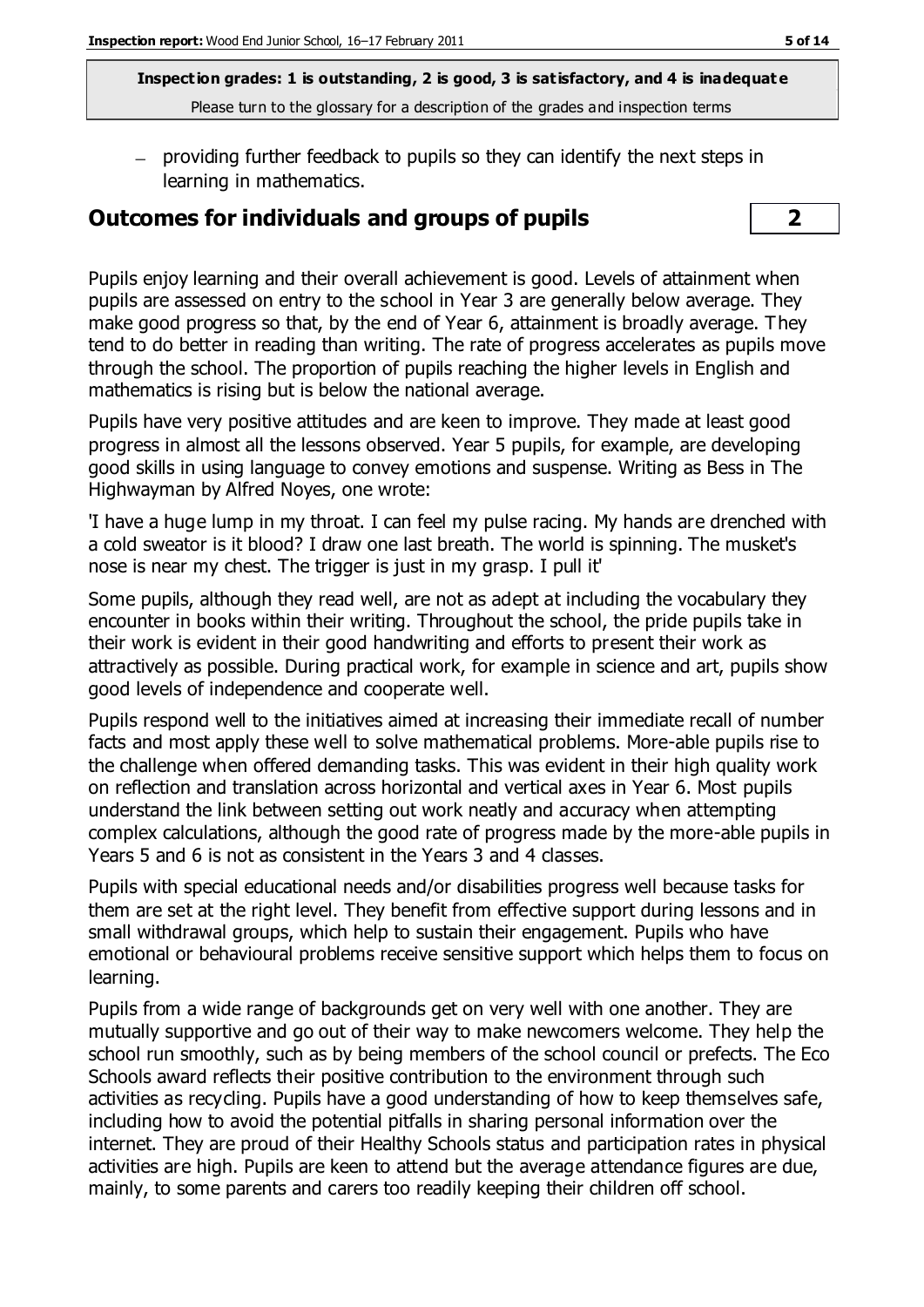# **Inspection grades: 1 is outstanding, 2 is good, 3 is satisfactory, and 4 is inadequat e**

Please turn to the glossary for a description of the grades and inspection terms

#### These are the grades for pupils' outcomes

| Pupils' achievement and the extent to which they enjoy their learning                                                     | 2                       |
|---------------------------------------------------------------------------------------------------------------------------|-------------------------|
| Taking into account:<br>Pupils' attainment <sup>1</sup>                                                                   | 3                       |
| The quality of pupils' learning and their progress                                                                        | $\mathcal{P}$           |
| The quality of learning for pupils with special educational needs and/or disabilities<br>and their progress               | 2                       |
| The extent to which pupils feel safe                                                                                      | $\mathbf{2}$            |
| Pupils' behaviour                                                                                                         | 2                       |
| The extent to which pupils adopt healthy lifestyles                                                                       | 2                       |
| The extent to which pupils contribute to the school and wider community                                                   | $\overline{2}$          |
| The extent to which pupils develop workplace and other skills that will contribute to<br>their future economic well-being | $\overline{\mathbf{2}}$ |
| Taking into account:<br>Pupils' attendance <sup>1</sup>                                                                   | 3                       |
| The extent of pupils' spiritual, moral, social and cultural development                                                   | $\overline{2}$          |

<sup>1</sup> The grades for attainment and attendance are: 1 is high; 2 is above average; 3 is broadly average; and 4 is low

#### **How effective is the provision?**

The excellent relationship teachers develop with pupils is underpinned by their accomplished behaviour management. Staff are skilled in engaging pupils and sustaining their attention. During a Year 5 lesson, for example, pupils made excellent progress in using persuasive techniques when developing arguments for and against school uniform. Their learning was supported highly effectively by the teacher's amusing demonstrations and highly appropriate film clips. They quickly took on board the power of rhetorical questions, exaggerations and repetition in promoting a point of view. Other Year 5 pupils paid rapt attention as the teacher engaged them in role play about pollination. By the end of the lesson, they could explain the function of various parts of a flower, such as the stigma, anther and style.

In almost all lessons, the more-able pupils are set work which challenges them. This was evident, for example, as pupils in Year 6 set about finding the area of complicated surfaces. In Years 3 and 4, the work is usually pitched at the right level for different ability groups but occasionally the more-able pupils sail through the tasks. 'I can do this, no problem', said one. Another remarked, 'Sometimes we finish early and there is nothing to do'. Pupils' general view, however, is that they are well supported in their learning. Teaching some Year 6 English lessons in separate classes for boys and girls is bearing fruit. Boys who might otherwise be hesitant in commenting on their response to poetry do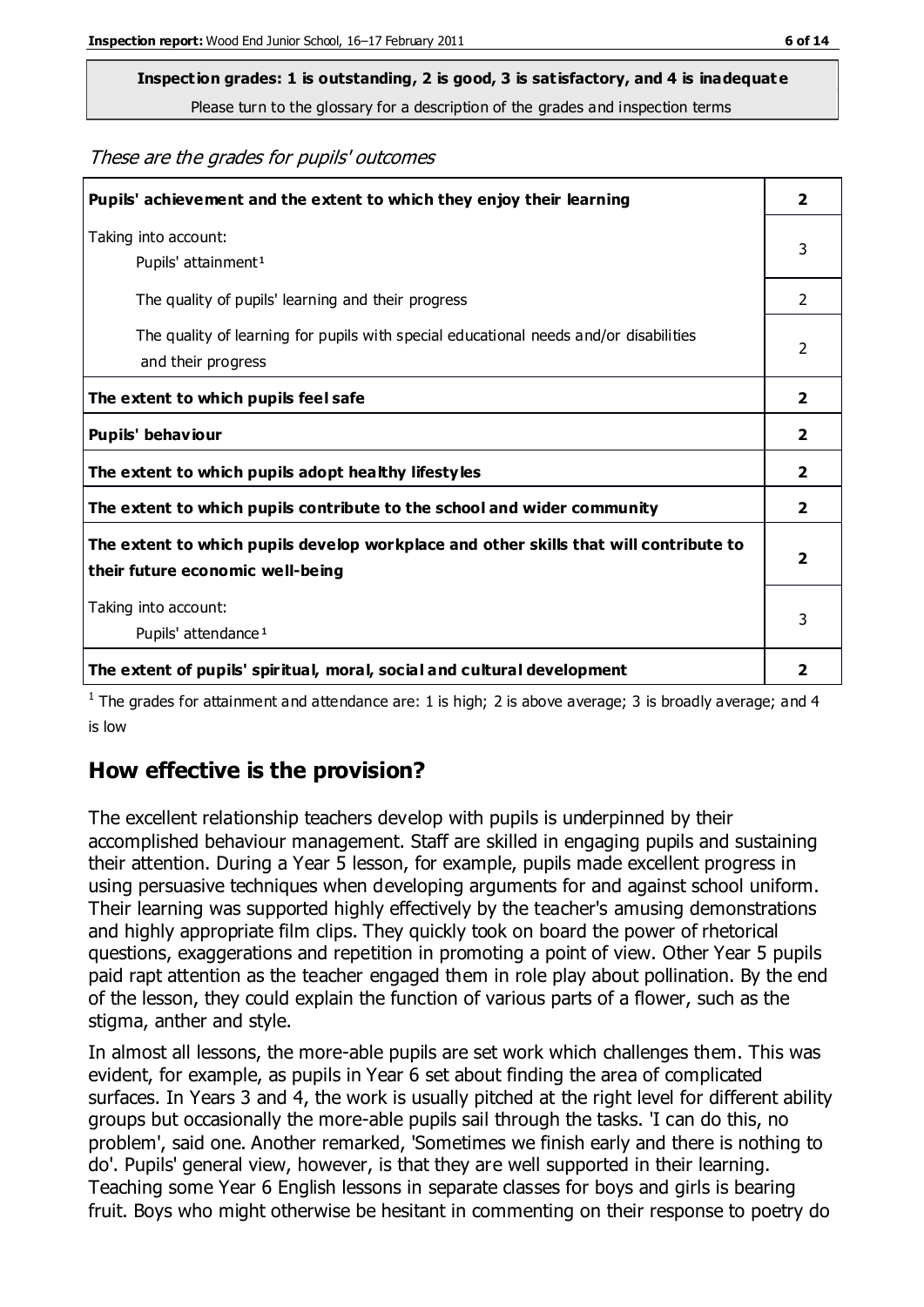so freely, for example. Girls who tend to hold back during mixed-class discussions are less inhibited. This strategy contributes to the school's success in raising standards in writing.

Teachers and the skilled support staff help pupils who lack confidence or social maturity to participate as fully as possible in school life. This is particularly evident in the excellent support for pupils new to the school and indeed new to the country. Bilingual staff support them very effectively, often sitting alongside pupils in lessons. The school's effectiveness in supporting and guiding pupils is also evident in the care taken by teachers to provide clear feedback in their marking. Most of their comments celebrate pupils' success but also include a pointer for how to improve. One Year 6 teacher, for example, commenting on a pupil's high quality mathematics work, wrote, 'Can you now find the inter-quartile range?' This level of feedback is not always evident in the younger classes, however.

The school's concern for pupils extends to their families. One parent wrote, 'We are very pleased with the efforts being made. In particular, the Talking Together course ? how wonderful that parents no longer have to feel on their own.' During a family learning session for parents and carers and their children, one pupil remarked, 'This group helps me to know why good behaviour is important. I didn't know before. I thought I could just mess about and no one would care.' The school's extended services include well-run breakfast and after-school clubs. The school has its own part-time nurse and has Asthma Friendly School status. Transition arrangements from the nearby infant school are excellent. Year 2 pupils regularly use the computer suite and are invited to concerts and other events. Support for Year 6 pupils moving to secondary schools is equally strong.

Pupils participate keenly in the wide range of after-school clubs and their learning is enriched by visits, for example to performances of the London Philharmonic Orchestra. They have good opportunities to practise and extend the literacy, numeracy and computer skills. Pupils, for example, confidently searched the internet for information on changes in fashion and other areas since the 1940s, selected key facts and created multimedia presentations. Discussions during personal, social and health education lessons successfully promote pupils' self-esteem, their sense of responsibility towards one another, and make a significant contribution to the harmonious school community. Pupils' spiritual development is promoted very successfully during assemblies. This was evident, for example, during an assembly led by Year 5 pupils, under the sensitive guidance of their teacher.

| The quality of teaching                                                                                    |  |
|------------------------------------------------------------------------------------------------------------|--|
| Taking into account:<br>The use of assessment to support learning                                          |  |
| The extent to which the curriculum meets pupils' needs, including, where relevant,<br>through partnerships |  |
| The effectiveness of care, guidance and support                                                            |  |

These are the grades for the quality of provision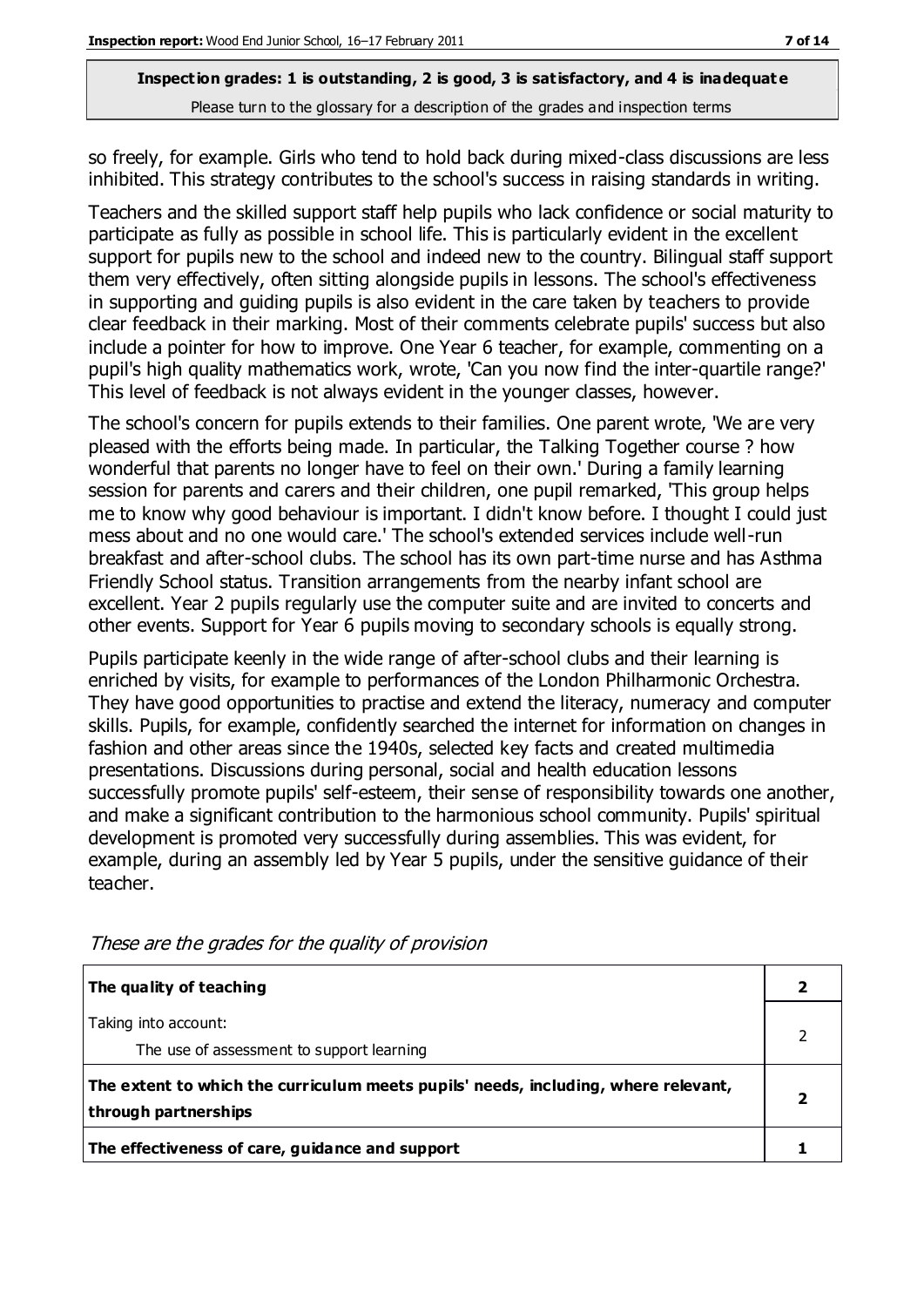#### **How effective are leadership and management?**

Senior leaders communicate ambition very well and work cohesively to sustain a shared sense of purpose. They have an accurate view of where the school is and what is needed to take it forward. Strategic planning is good and all staff are working to the same priorities to improve learning and progress. Equality of opportunity is good. Meticulous tracking ensures that any barriers to learning are identified quickly and dealt with effectively, resulting in all pupils having an equal chance.

Good use is made of partnerships with outside agencies and other schools to support pupils in their personal development and learning. The school has recently achieved Investors in Families status in recognition of its productive work with parents and carers. They are informed about changes or important decisions through newsletters or text messaging. 'Praise postcards' are sent to inform parents of particular achievements to be celebrated. Parents and carers are consulted at coffee mornings, at open evenings and through questionnaires. There is no parent/teacher association and the school is seeking further ways to engage parents and carers in contributing to the decision-making process.

The school promotes community cohesion well, particularly at local level. Its influence stretches into the local community through brass band performances and pupils' involvement in activities such as weekly recycling and neighbourhood litter collection. Special events celebrate the cultural diversity of the school population and plans are in hand to develop further links with schools in contrasting localities. The governing body is supportive and governors ask the right questions to ensure that pupils are getting the best possible deal. Safeguarding is effective and evident in daily routines. Child protection procedures are well established. Safety audits are undertaken regularly and any concerns quickly resolved.

| The effectiveness of leadership and management in embedding ambition and driving<br><i>improvement</i>                                                           |                         |
|------------------------------------------------------------------------------------------------------------------------------------------------------------------|-------------------------|
| Taking into account:<br>The leadership and management of teaching and learning                                                                                   | 2                       |
| The effectiveness of the governing body in challenging and supporting the<br>school so that weaknesses are tackled decisively and statutory responsibilities met | $\overline{\mathbf{2}}$ |
| The effectiveness of the school's engagement with parents and carers                                                                                             | $\overline{2}$          |
| The effectiveness of partnerships in promoting learning and well-being                                                                                           | $\mathbf{2}$            |
| The effectiveness with which the school promotes equality of opportunity and tackles<br>discrimination                                                           | $\overline{2}$          |
| The effectiveness of safeguarding procedures                                                                                                                     | $\mathbf{2}$            |
| The effectiveness with which the school promotes community cohesion                                                                                              | $\mathbf{2}$            |
| The effectiveness with which the school deploys resources to achieve value for money                                                                             | 2                       |

These are the grades for leadership and management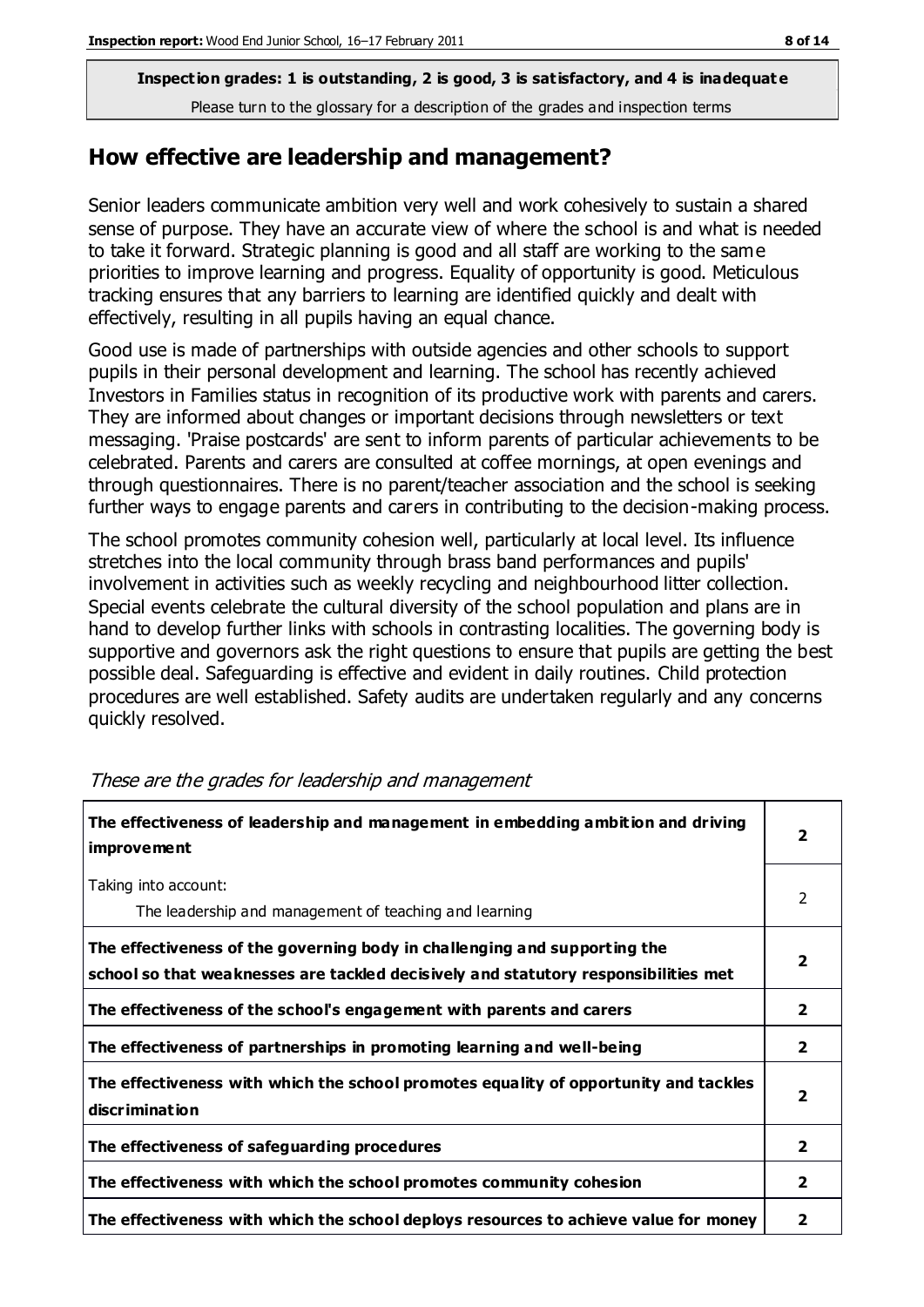**Inspection grades: 1 is outstanding, 2 is good, 3 is satisfactory, and 4 is inadequat e**

Please turn to the glossary for a description of the grades and inspection terms

#### **Views of parents and carers**

The proportion of questionnaires received was above average. Almost all parents and carers were happy overall with their children's experience. The concerns raised by a very small minority were investigated but the inspection endorsed the views expressed by most parents and carers.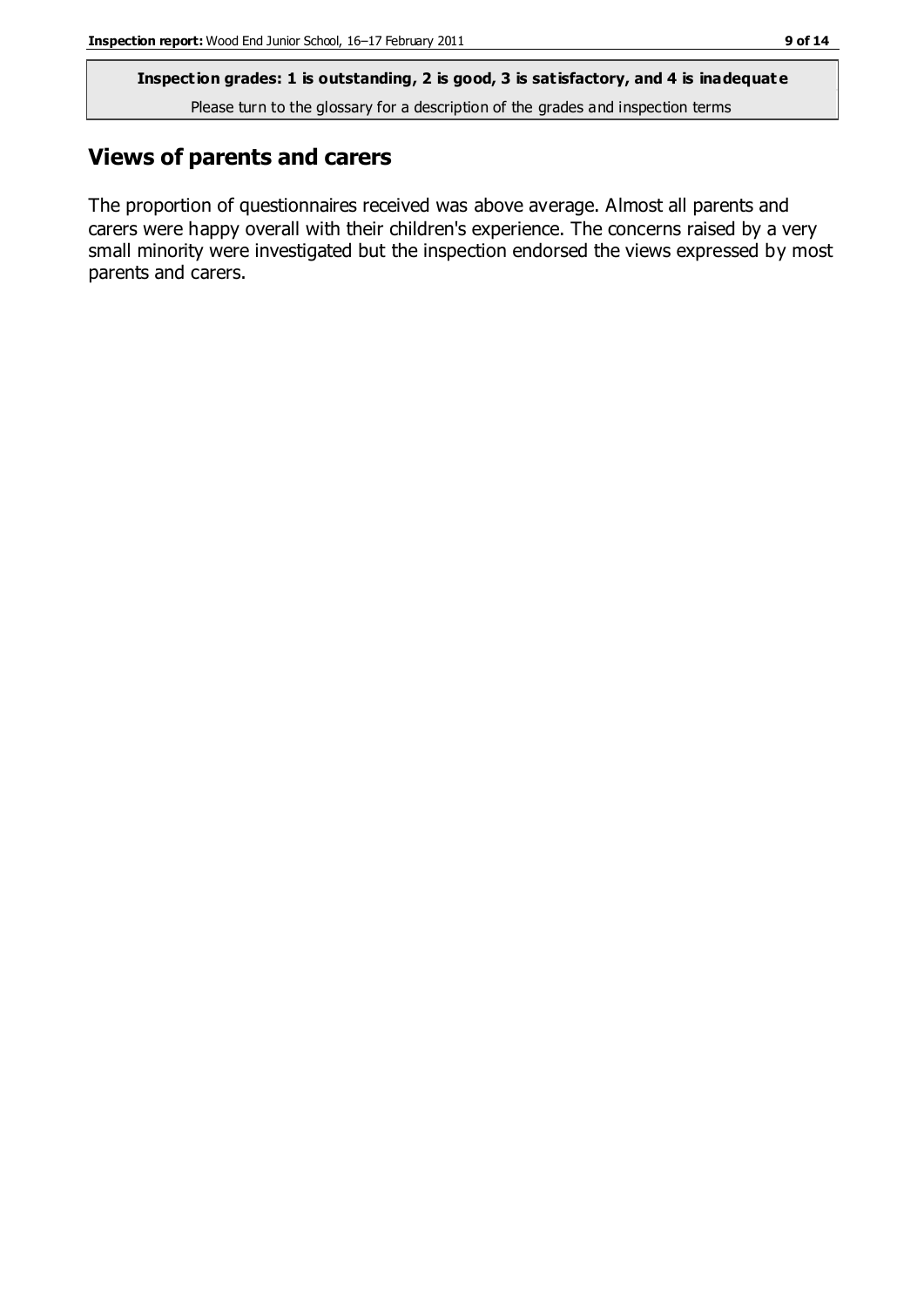#### **Responses from parents and carers to Ofsted's questionnaire**

Ofsted invited all the registered parents and carers of pupils registered at Wood End Junior School to complete a questionnaire about their views of the school.

In the questionnaire, parents and carers were asked to record how strongly they agreed with 13 statements about the school.

The inspection team received 176 completed questionnaires by the end of the on-site inspection. In total, there are 343 pupils registered at the school.

| <b>Statements</b>                                                                                                                                                                                                                                       | <b>Strongly</b><br>agree |               | <b>Disagree</b><br><b>Agree</b> |               |                |                | <b>Strongly</b><br>disagree |               |
|---------------------------------------------------------------------------------------------------------------------------------------------------------------------------------------------------------------------------------------------------------|--------------------------|---------------|---------------------------------|---------------|----------------|----------------|-----------------------------|---------------|
|                                                                                                                                                                                                                                                         | <b>Total</b>             | $\frac{0}{0}$ | <b>Total</b>                    | $\frac{0}{0}$ | <b>Total</b>   | $\frac{0}{0}$  | <b>Total</b>                | $\frac{0}{0}$ |
| My child enjoys school                                                                                                                                                                                                                                  | 92                       | 52            | 79                              | 45            | 3              | $\overline{2}$ | $\mathbf 0$                 | $\mathbf 0$   |
| The school keeps my child<br>safe                                                                                                                                                                                                                       | 90                       | 51            | 83                              | 47            | $\mathbf{1}$   | $\mathbf{1}$   | $\mathbf 0$                 | $\mathbf 0$   |
| My school informs me about<br>my child's progress                                                                                                                                                                                                       | 79                       | 45            | 88                              | 50            | 8              | 5              | $\mathbf 0$                 | $\mathbf 0$   |
| My child is making enough<br>progress at this school                                                                                                                                                                                                    | 67                       | 38            | 99                              | 56            | $\overline{7}$ | 4              | $\mathbf{1}$                | $\mathbf{1}$  |
| The teaching is good at this<br>school                                                                                                                                                                                                                  | 86                       | 49            | 84                              | 48            | 4              | $\overline{2}$ | $\mathbf 0$                 | $\mathbf 0$   |
| The school helps me to<br>support my child's learning                                                                                                                                                                                                   | 74                       | 42            | 92                              | 52            | 4              | $\overline{2}$ | $\mathbf{1}$                | $\mathbf{1}$  |
| The school helps my child to<br>have a healthy lifestyle                                                                                                                                                                                                | 65                       | 37            | 104                             | 59            | $\overline{7}$ | 4              | $\mathbf 0$                 | $\mathbf 0$   |
| The school makes sure that<br>my child is well prepared for<br>the future (for example<br>changing year group,<br>changing school, and for<br>children who are finishing<br>school, entering further or<br>higher education, or entering<br>employment) | 65                       | 37            | 95                              | 54            | $\overline{7}$ | $\overline{4}$ | $\mathbf 0$                 | $\mathbf 0$   |
| The school meets my child's<br>particular needs                                                                                                                                                                                                         | 65                       | 37            | 102                             | 58            | 5              | 3              | $\mathbf{1}$                | $\mathbf{1}$  |
| The school deals effectively<br>with unacceptable behaviour                                                                                                                                                                                             | 77                       | 44            | 90                              | 51            | 4              | $\overline{2}$ | $\mathbf{1}$                | $\mathbf{1}$  |
| The school takes account of<br>my suggestions and concerns                                                                                                                                                                                              | 61                       | 35            | 95                              | 54            | 6              | 3              | 1                           | 1             |
| The school is led and<br>managed effectively                                                                                                                                                                                                            | 74                       | 42            | 97                              | 55            | $\overline{2}$ | $\mathbf{1}$   | $\mathbf{1}$                | $\mathbf{1}$  |
| Overall, I am happy with my<br>child's experience at this<br>school                                                                                                                                                                                     | 92                       | 52            | 81                              | 46            | $\overline{2}$ | $\mathbf{1}$   | $\mathbf{1}$                | $\mathbf{1}$  |

The table above summarises the responses that parents and carers made to each statement. The percentages indicate the proportion of parents and carers giving that response out of the total number of completed questionnaires. Where one or more parents and carers chose not to answer a particular question, the percentages will not add up to 100%.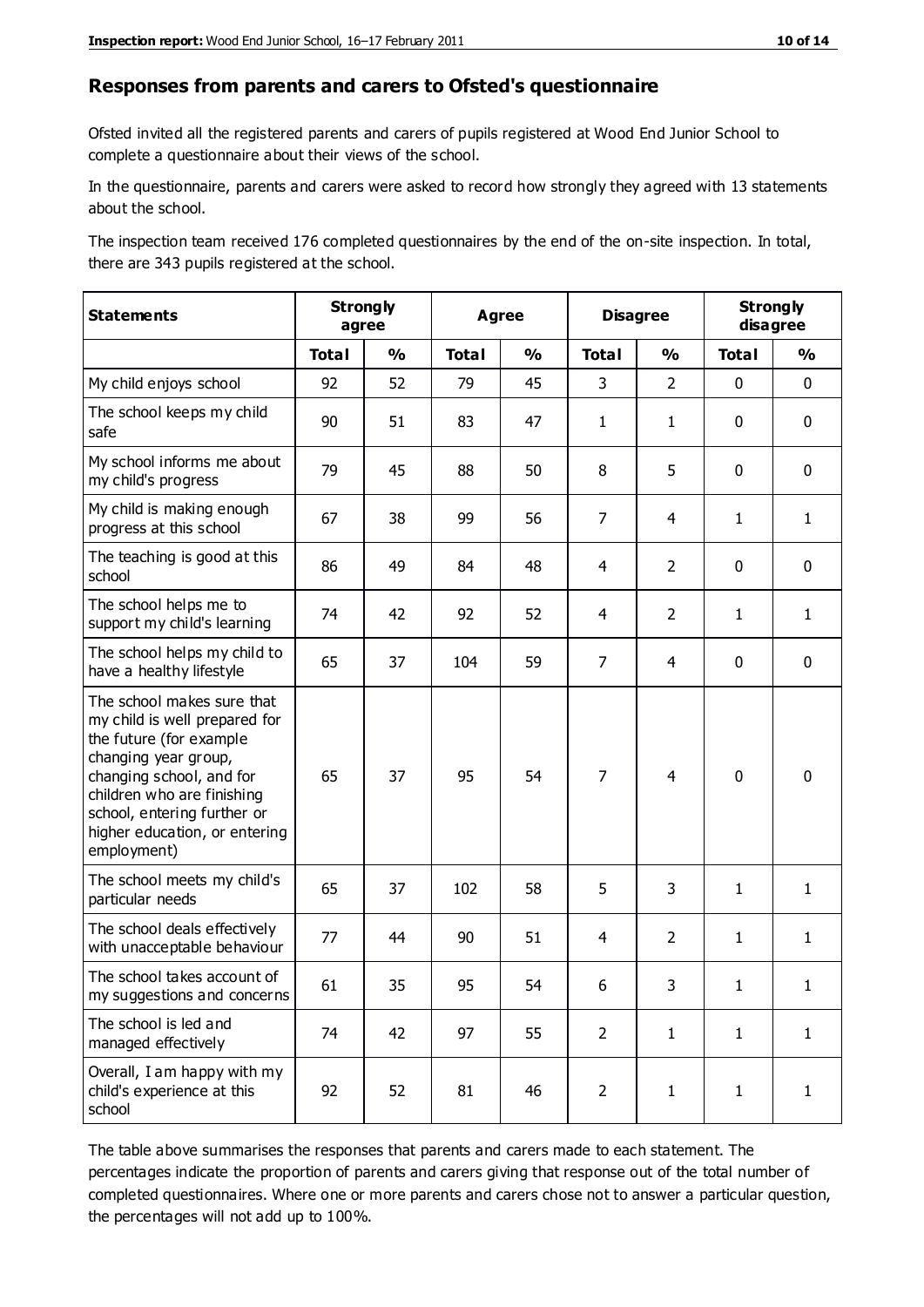### **Glossary**

| Grade   | <b>Judgement</b> | <b>Description</b>                                                                                                                                                                                                            |
|---------|------------------|-------------------------------------------------------------------------------------------------------------------------------------------------------------------------------------------------------------------------------|
| Grade 1 | Outstanding      | These features are highly effective. An outstanding school<br>provides exceptionally well for all its pupils' needs.                                                                                                          |
| Grade 2 | Good             | These are very positive features of a school. A school that<br>is good is serving its pupils well.                                                                                                                            |
| Grade 3 | Satisfactory     | These features are of reasonable quality. A satisfactory<br>school is providing adequately for its pupils.                                                                                                                    |
| Grade 4 | Inadequate       | These features are not of an acceptable standard. An<br>inadequate school needs to make significant improvement<br>in order to meet the needs of its pupils. Ofsted inspectors<br>will make further visits until it improves. |

#### **What inspection judgements mean**

#### **Overall effectiveness of schools**

|                       | Overall effectiveness judgement (percentage of schools) |      |                     |                   |
|-----------------------|---------------------------------------------------------|------|---------------------|-------------------|
| <b>Type of school</b> | <b>Outstanding</b>                                      | Good | <b>Satisfactory</b> | <b>Inadequate</b> |
| Nursery schools       | 59                                                      | 35   | 3                   | 3                 |
| Primary schools       | 9                                                       | 44   | 39                  | 7                 |
| Secondary schools     | 13                                                      | 36   | 41                  | 11                |
| Sixth forms           | 15                                                      | 39   | 43                  | 3                 |
| Special schools       | 35                                                      | 43   | 17                  | 5                 |
| Pupil referral units  | 21                                                      | 42   | 29                  | 9                 |
| All schools           | 13                                                      | 43   | 37                  | 8                 |

New school inspection arrangements were introduced on 1 September 2009. This means that inspectors now make some additional judgements that were not made previously.

The data in the table above are for the period 1 September 2009 to 31 August 2010 and are consistent with the latest published official statistics about maintained school inspec tion outcomes (see **[www.ofsted.gov.uk](http://www.ofsted.gov.uk/)**).

The sample of schools inspected during 2009/10 was not representative of all schools nationally, as weaker schools are inspected more frequently than good or outstanding schools.

Percentages are rounded and do not always add exactly to 100.

Sixth form figures reflect the judgements made for the overall effectiveness of the sixth form in secondary schools, special schools and pupil referral units.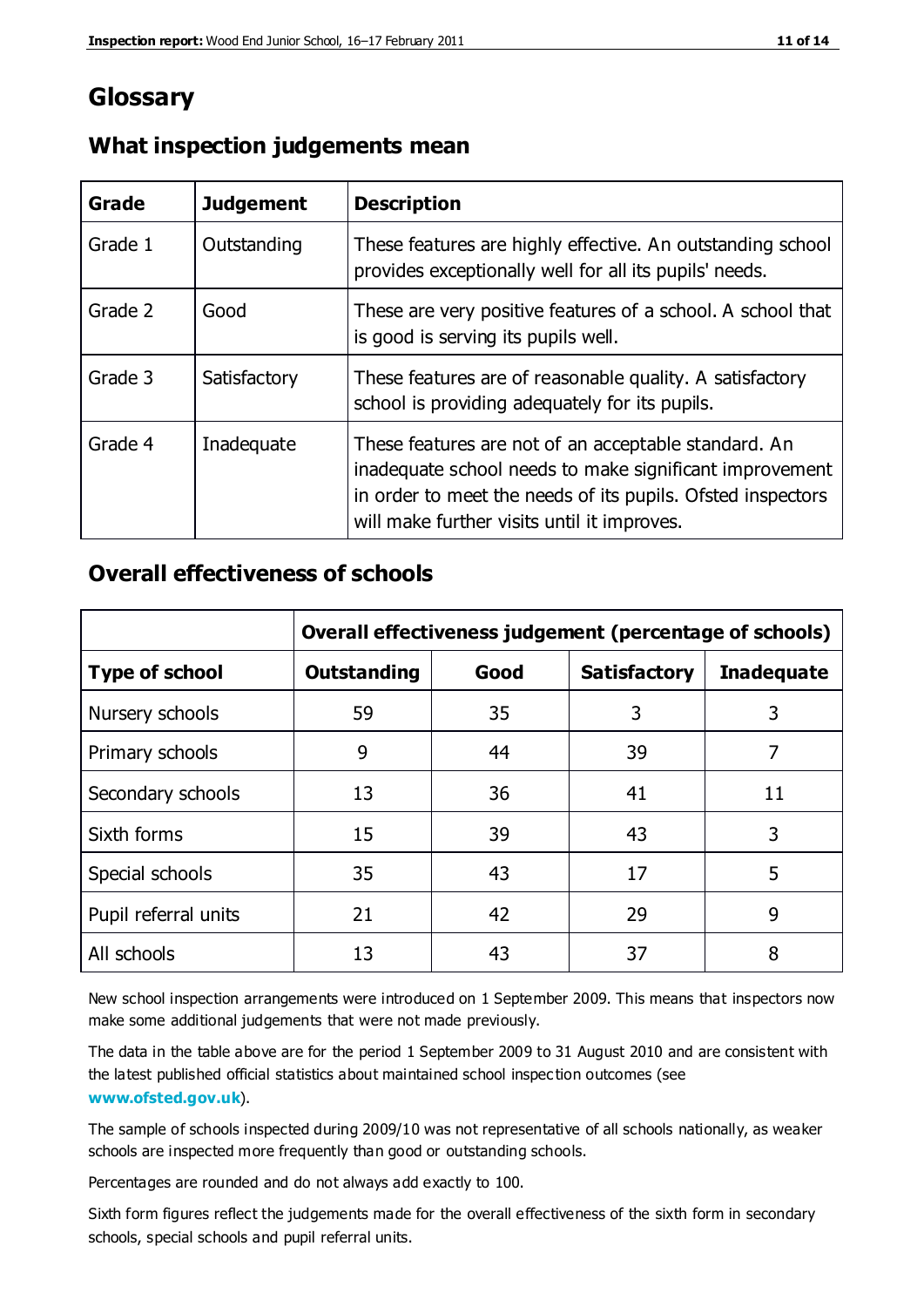# **Common terminology used by inspectors**

| Achievement:               | the progress and success of a pupil in their learning,<br>development or training.                                                                                                                                                          |  |  |
|----------------------------|---------------------------------------------------------------------------------------------------------------------------------------------------------------------------------------------------------------------------------------------|--|--|
| Attainment:                | the standard of the pupils' work shown by test and<br>examination results and in lessons.                                                                                                                                                   |  |  |
| Capacity to improve:       | the proven ability of the school to continue<br>improving. Inspectors base this judgement on what<br>the school has accomplished so far and on the quality<br>of its systems to maintain improvement.                                       |  |  |
| Leadership and management: | the contribution of all the staff with responsibilities,<br>not just the headteacher, to identifying priorities,<br>directing and motivating staff and running the school.                                                                  |  |  |
| Learning:                  | how well pupils acquire knowledge, develop their<br>understanding, learn and practise skills and are<br>developing their competence as learners.                                                                                            |  |  |
| Overall effectiveness:     | inspectors form a judgement on a school's overall<br>effectiveness based on the findings from their<br>inspection of the school. The following judgements,<br>in particular, influence what the overall effectiveness<br>judgement will be. |  |  |
|                            | The school's capacity for sustained<br>improvement.                                                                                                                                                                                         |  |  |
|                            | Outcomes for individuals and groups of pupils.                                                                                                                                                                                              |  |  |
|                            | The quality of teaching.                                                                                                                                                                                                                    |  |  |
|                            | The extent to which the curriculum meets<br>pupils' needs, including, where relevant,<br>through partnerships.                                                                                                                              |  |  |
|                            | The effectiveness of care, guidance and<br>support.                                                                                                                                                                                         |  |  |
| Progress:                  | the rate at which pupils are learning in lessons and<br>over longer periods of time. It is often measured by<br>comparing the pupils' attainment at the end of a key                                                                        |  |  |

stage with their attainment when they started.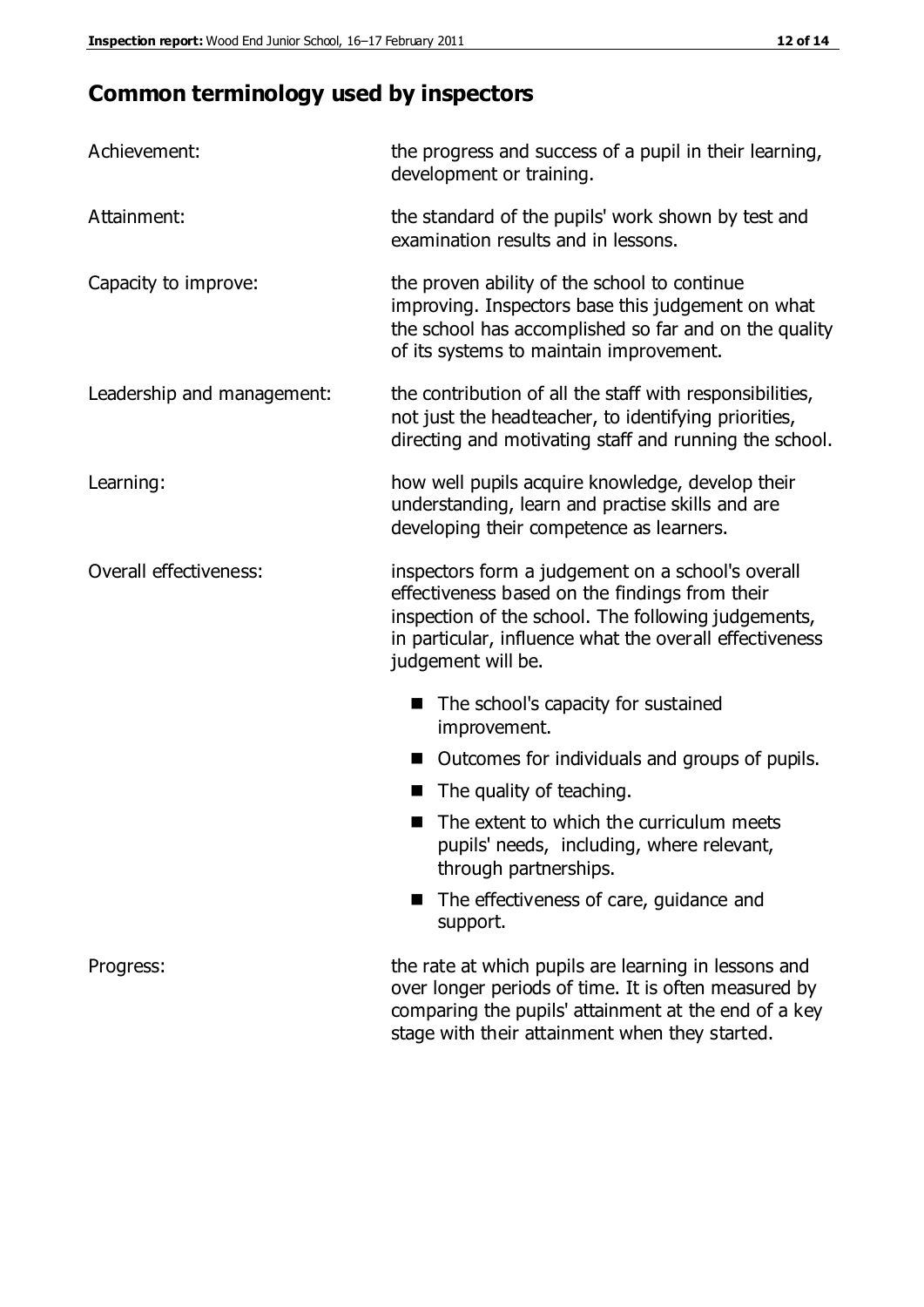#### **This letter is provided for the school, parents and carers to share with their children. It describes Ofsted's main findings from the inspection of their school.**

19 February 2011

#### Dear Pupils

#### **Inspection of Wood End Junior School, Greenford, UB6 0EQ**

I am writing to let you know what we found out about your school when we visited recently. Thank you very much for making us welcome and for sharing your opinions with us about the school. We are pleased you enjoy school and work hard. Your behaviour is good and the staff look after you extremely well. You know the importance of eating healthily and taking plenty of exercise, and enjoy taking part in the many interesting activities and clubs that are on offer.

The school is providing you with a good education. Teaching is good and we were delighted to see how teachers make learning exciting and fun. This is helping you to attain average standards but they are improving quickly because you are making good progress. We saw how much you try to present your work neatly. Your notes were set out clearly even on your whiteboards! Those in charge of the school provide good leadership and are working hard to make it better.

In order to help you improve further, we have suggested that those of you in Years 3 and 4 who find the work a little easy could tackle more demanding tasks. Most of you read well and your writing is coming on, but it would be useful to try and use some of the words and phrases you come across in books when you are writing yourselves. It was great to see how you tick off your individual targets when you achieve them. In their marking, teachers mostly indicate the next steps in your learning. We have suggested that they could do more of this when commenting on your mathematics work.

We wish you all the best for the future.

Yours sincerely

Rob Crompton Lead inspector